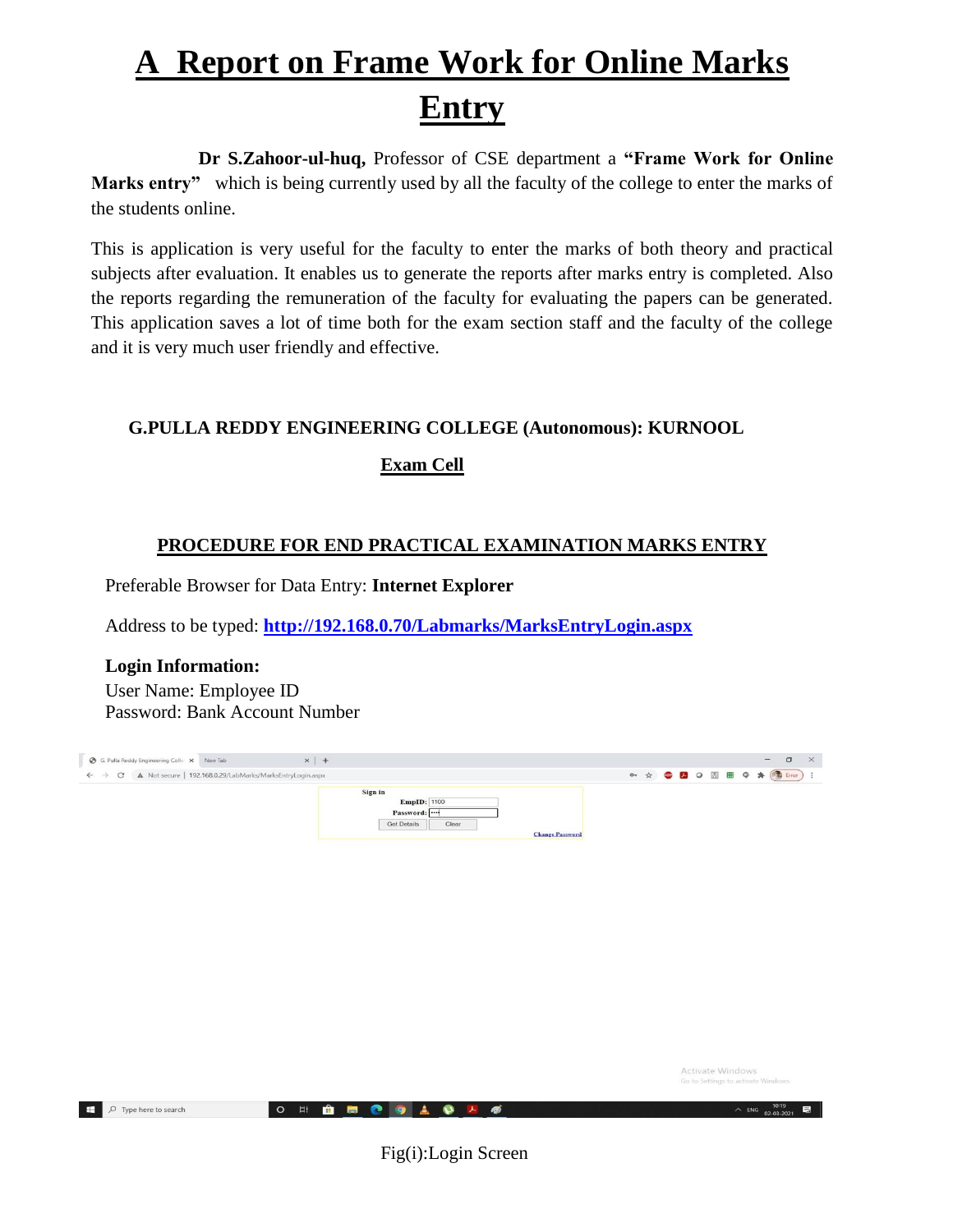

Fig(ii): Details Entry Screen

The following screen appears for the range of RollNos. Specified above. Starting with the first candidate in the specified range enter Experiment Marks and Viva Marks and Click on **SAVE &NEXT** Button to save the current Roll No. information and get the next RollNo. Repeat the process for all the Roll No. specified in the range.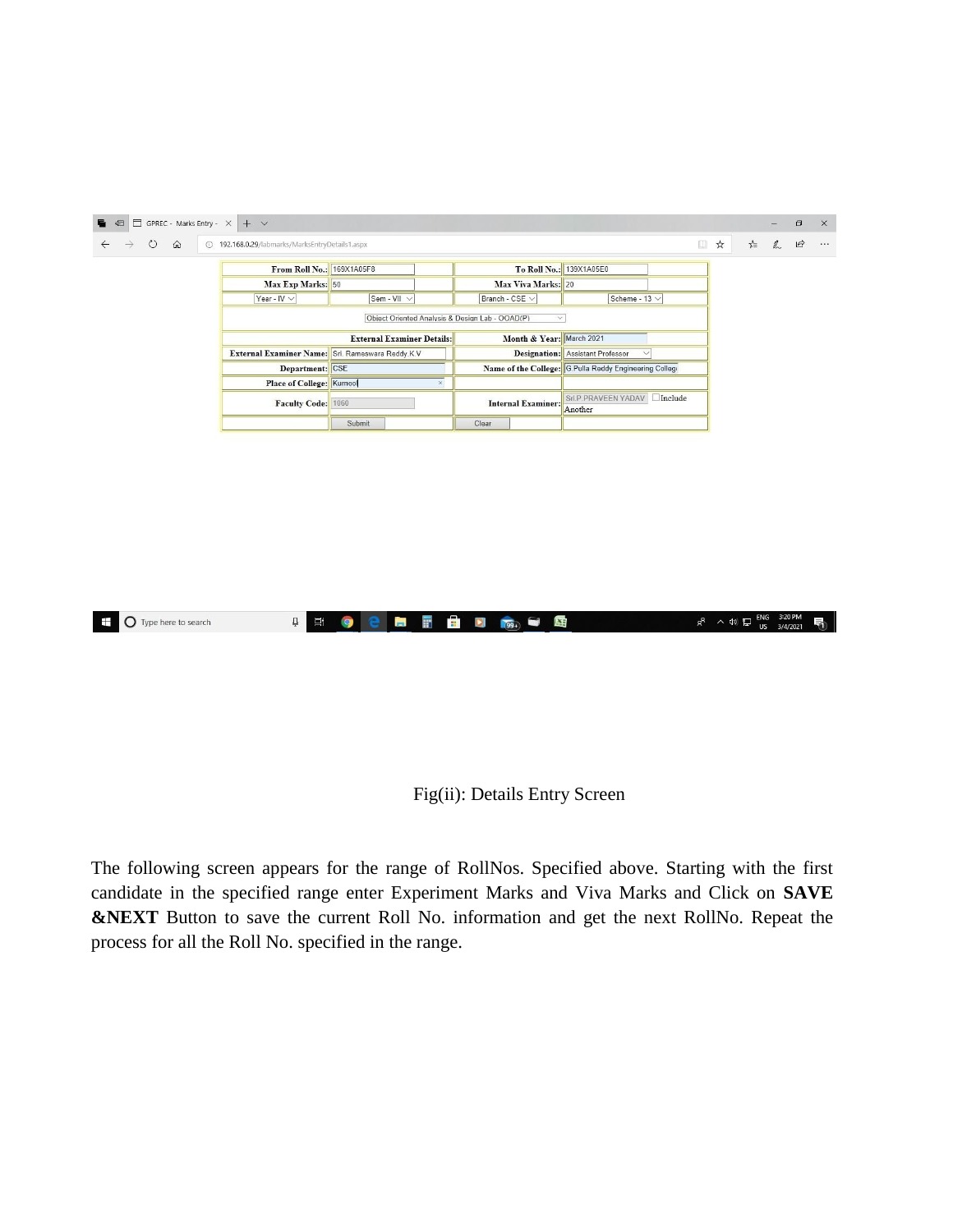| ⊟<br>日<br>Lab Marks Entry | $\times$<br>$+$ $\vee$                          |                                    |                                                                                                                                |                                                            |                   |       |             |                          |                                             |   |              | $\sigma$  |
|---------------------------|-------------------------------------------------|------------------------------------|--------------------------------------------------------------------------------------------------------------------------------|------------------------------------------------------------|-------------------|-------|-------------|--------------------------|---------------------------------------------|---|--------------|-----------|
| ↻<br>$\Omega$             | 192.168.0.29/labmarks/MarksEntry.aspx           |                                    |                                                                                                                                |                                                            |                   |       |             |                          | $\begin{array}{c} \square \end{array}$<br>☆ | ☆ | $\mathbb{Z}$ | $\vec{B}$ |
|                           | <b>Faculty Code:</b><br>1060                    |                                    |                                                                                                                                | <b>Internal Examiner(s):</b><br><b>SRI.P.PRAVEEN YADAV</b> |                   |       |             | <b>ROLLO</b>             | <b>EXPERIMENT VIVA TOTAL</b>                |   |              |           |
|                           |                                                 |                                    | Sri. Rameswara Reddy.K.V, Assistant<br>External Examiner: Professor, CSE, G.Pulla Reddy<br><b>Engineering College, Kurnool</b> |                                                            | <b>MARCH 2021</b> |       |             | 169X1A05F8<br>139X1A05E0 | 50                                          |   | 15           | 65        |
|                           | Year - IV                                       | $Sem - VII$                        |                                                                                                                                | <b>Branch - CSE</b>                                        |                   |       | Scheme - 13 |                          |                                             |   |              |           |
|                           | Object Oriented Analysis & Design Lab - OOAD(P) |                                    |                                                                                                                                |                                                            |                   |       |             |                          |                                             |   |              |           |
|                           |                                                 | Roll No. of the Student 139X1A05E0 |                                                                                                                                |                                                            |                   | Fetch |             |                          |                                             |   |              |           |
|                           |                                                 | Exp Marks: A                       |                                                                                                                                |                                                            |                   |       |             |                          |                                             |   |              |           |
|                           |                                                 | Viva Marks: A                      |                                                                                                                                |                                                            |                   |       |             |                          |                                             |   |              |           |
|                           |                                                 | Total:                             |                                                                                                                                | Save & Next                                                |                   |       |             |                          |                                             |   |              |           |
|                           | <b>Record Updated Successfully</b>              |                                    |                                                                                                                                |                                                            |                   |       |             |                          |                                             |   |              |           |
|                           | Type 'A' for Absentees - Type 'S' for SMP Case  |                                    |                                                                                                                                |                                                            |                   |       |             |                          |                                             |   |              |           |
|                           |                                                 |                                    |                                                                                                                                | Preview                                                    |                   |       |             |                          |                                             |   |              |           |

Fig(iii):Marks Entry Screen

After completing the marks entry of all the candidates in the range, click on the **Preview** button to view the details, the following screen appears

| ⊟<br>日                                                                                                         | GPREC - Lab Marks Entr $\,\times\,$      | $+$ $\vee$                                                                                        |               |  |  |  |  |  |                                        |   |   |              | O              | $\times$ |
|----------------------------------------------------------------------------------------------------------------|------------------------------------------|---------------------------------------------------------------------------------------------------|---------------|--|--|--|--|--|----------------------------------------|---|---|--------------|----------------|----------|
| $\circ$<br>$\leftarrow$                                                                                        | $\Omega$<br>$\bigcirc$                   | 192.168.0.29/labmarks/MarksEntry.aspx                                                             |               |  |  |  |  |  | $\begin{array}{c} \square \end{array}$ | ☆ | ☆ | $\mathbb{Z}$ | $\mathfrak{S}$ | $\cdots$ |
| G. Pulla Reddy Engineering College(Autonomous): Kurnool<br><b>B.Tech Degree End Examinations of MARCH 2021</b> |                                          |                                                                                                   |               |  |  |  |  |  |                                        |   |   |              |                |          |
| <b>Practical Examinations Award List</b>                                                                       |                                          |                                                                                                   |               |  |  |  |  |  |                                        |   |   |              |                |          |
| Name of the<br><b>Examiner</b>                                                                                 | 1.Internal:                              | SRI.P.PRAVEEN YADAV                                                                               |               |  |  |  |  |  |                                        |   |   |              |                |          |
|                                                                                                                | 2.External:                              | Sri. Rameswara Reddy.K.V, Assistant Professor, CSE,<br>G.Pulla Reddy Engineering College, Kurnool |               |  |  |  |  |  |                                        |   |   |              |                |          |
| Year - IV                                                                                                      | Sem - VII                                | <b>Branch - CSE</b>                                                                               | Scheme - 13   |  |  |  |  |  |                                        |   |   |              |                |          |
|                                                                                                                |                                          | Subject(with Abbrev): Object Oriented Analysis & Design Lab - OOAD(P)                             | Max Marks: 70 |  |  |  |  |  |                                        |   |   |              |                |          |
| Regd. No. Marks In Fig Marks In Words                                                                          |                                          |                                                                                                   |               |  |  |  |  |  |                                        |   |   |              |                |          |
| 169X1A05F8<br>139X1A05E0                                                                                       | 65<br>Six Five<br>Absent<br>$\mathbf{A}$ |                                                                                                   |               |  |  |  |  |  |                                        |   |   |              |                |          |
|                                                                                                                |                                          | This is the Rough Print page. Enclose this confidential document along with answer                |               |  |  |  |  |  |                                        |   |   |              |                |          |
|                                                                                                                |                                          | scripts without fail                                                                              |               |  |  |  |  |  |                                        |   |   |              |                |          |
| No. of Candidates Registered : 2                                                                               |                                          |                                                                                                   |               |  |  |  |  |  |                                        |   |   |              |                |          |
| No. of Candidates Present                                                                                      | :1                                       |                                                                                                   |               |  |  |  |  |  |                                        |   |   |              |                |          |
| No. of Candidates Absent                                                                                       | :1                                       |                                                                                                   |               |  |  |  |  |  |                                        |   |   |              |                |          |
| Regd. No. of Absentees                                                                                         | : 139X1A05E0.                            | <b>FREEZE</b><br><b>EDIT</b>                                                                      |               |  |  |  |  |  |                                        |   |   |              |                |          |

Fig (iv) Preview Screen

To make any corrections click on *EDIT* button the following Marks Entry Screen appears